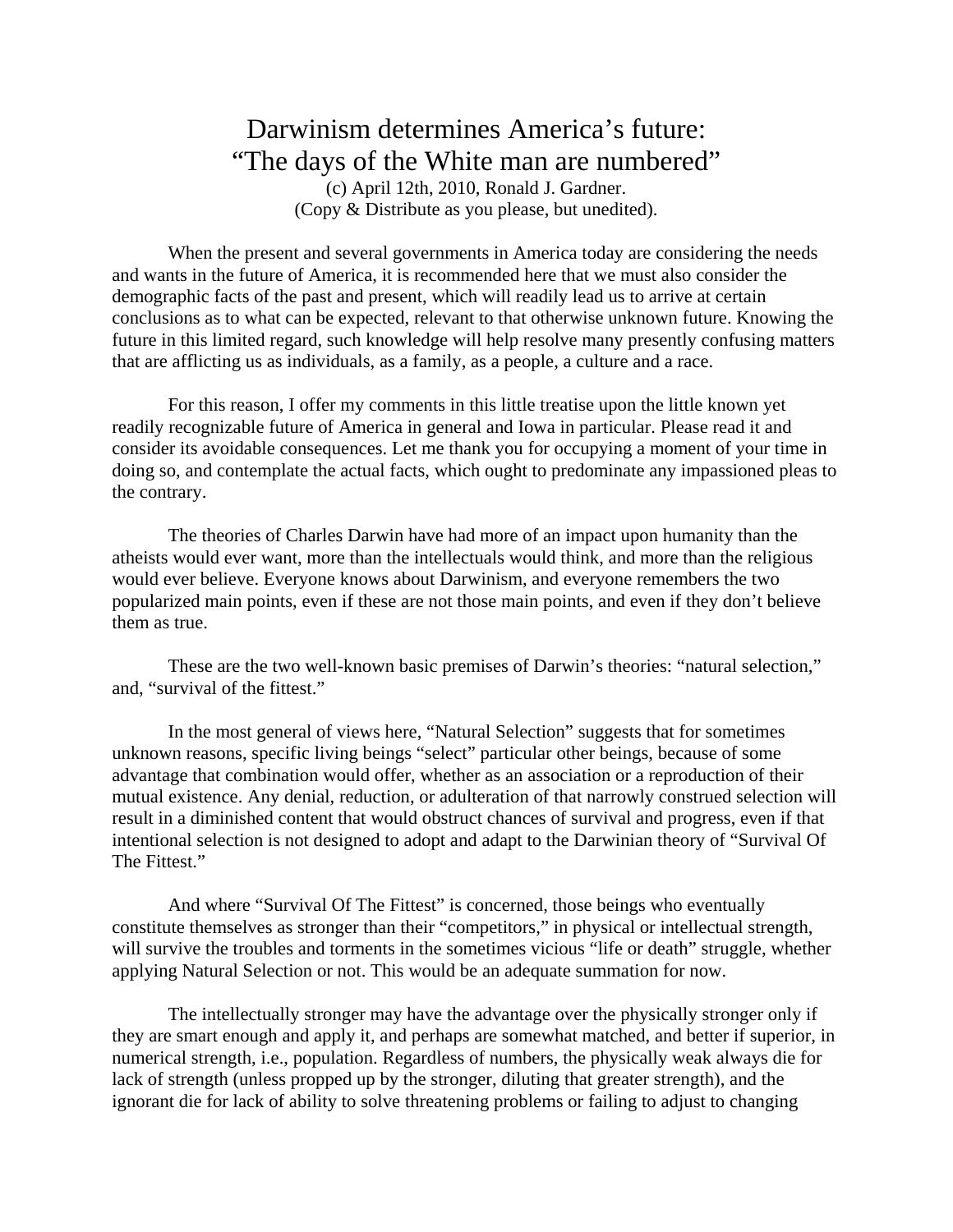circumstances. That also is fairly obvious, even without Darwin, but not necessarily so.

In this "Selection & Fittest" aspect where the future of America is considered, survival of a particular people now may as often rely less upon intellect and more upon population numbers and the inner strength to defend themselves. Members of one set of beings with a greater population than another set will usually survive, or at least be superior, and thus dominate. The more populous, the less conflict. Therefore Births & Birth Rates are one indication of who shall survive and who shall dominate. This is the way of history.

And to see how these two Darwinist theories apply to the future of America, we need merely to look upon the basic, foundational needs of humanity to see the failure of the majority people in America and in Iowa to accomplish this necessary task of providing and applying enough population "strength," and of late, racially and naturally correct "selection," to maintain the fundamental continuum of a properly desired existence, and maintain the surrounding social, political, and other relevant circumstances extant. And again, it involves birth and birth rates.

The relevant Big Question in the Darwinian Theory is: "Who shall select whom? What constitutes 'strength' and 'fit'? Who will survive? Who shall be the dominate people in America, and in Iowa?" Past census statistics prove easily enough these important details: that for every five or six Caucasian people who die, only one Caucasian child is born; whereas the reverse is true for most of the other so-called "people of color": for the Blacks, for every one Black who dies, 5 or 6 Blacks are born; and for the Hispanics, for every one Hispanic who dies, 8 are Hispanics are born.

These birth rates also easily reveal who shall be the victor in this "competition for survival," if not also domination, in America, in Iowa, and elsewhere. Those are facts, proven at any Public Library, in *The Statistical Abstract of the United States* (U.S. Gov't Printing Office), Chp. 1, § Births Per 1,000 Women. (Statistics mentioned here do not include the destructive acts of inter-racial miscegenation, which destroys both of the previously established, consistently "selected" racial constructs). That well-settled analysis states that for any people to exist, they must have a birth rate of 2.1 births per 1,000 women; essentially, three children per woman, merely to survive as a race of people. Anything less, and it lowers the numerical population of that race, regardless of its intellect.

Berthing in to existence more children means a better chance of survival for that specific kind of people; fewer births means a greater risk of failure, regardless of propaganda and hype to the contrary. And the several graphs and charts presented in that "Statistical Analysis" show a "minus sign" at every Caucasian birth rate, for decades past, indicating a birth rate of less than that replacement level of 2.1, while other races of people have higher birth numbers of 5.0 and 8.0 birth rates, suggesting not only little hope for change in the future, but worse, more than suggesting that "the days of the White man are numbered." Unless something is done to correct and change this process, the Caucasian race will not live long.

At the same time, the non-Caucasian people in America and elsewhere in the world are becoming increasingly aware of two circumstances: first, the long-known and obvious intellectual superiority of the Caucasian race when compared to the histories of progress and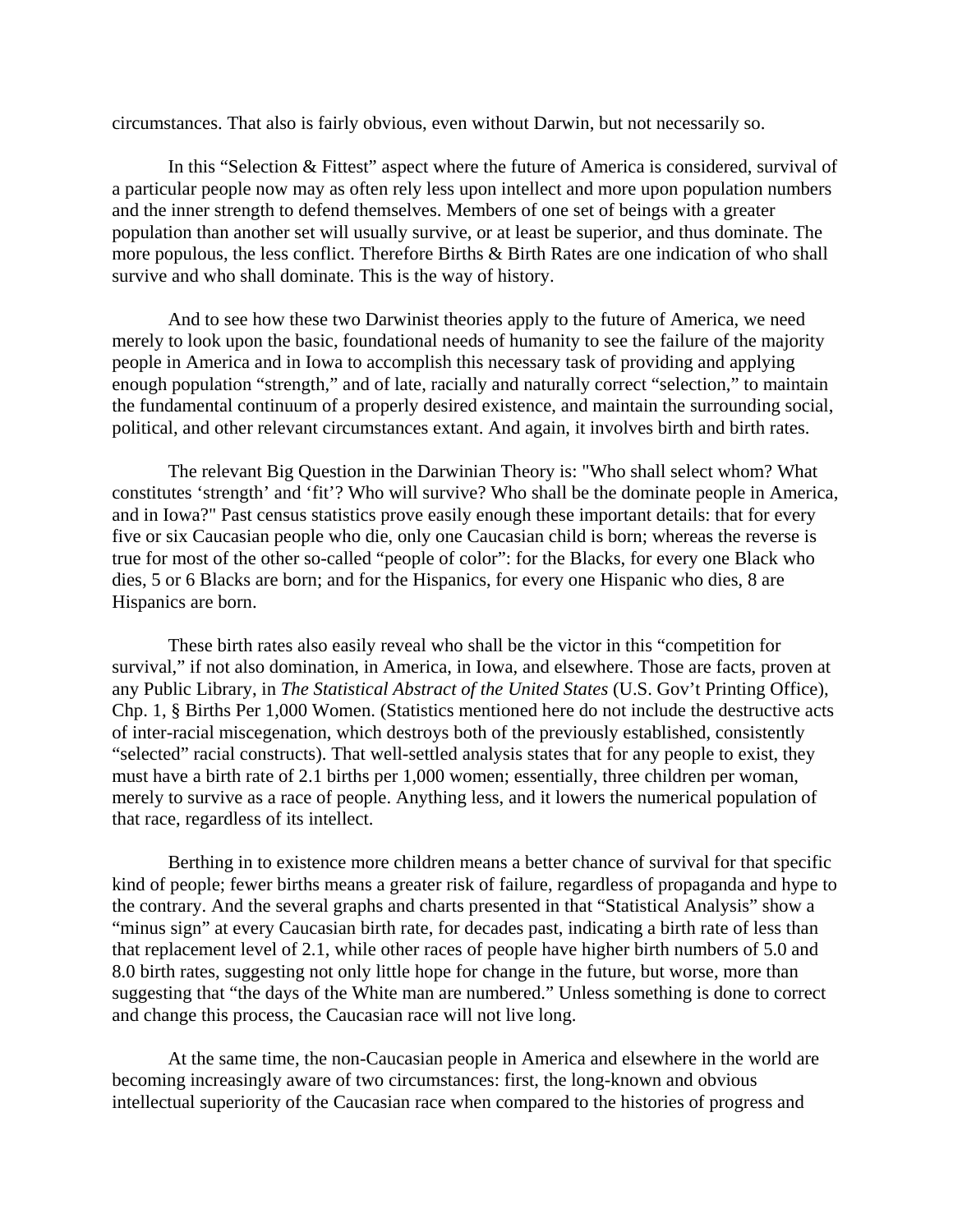works of other races; and second, this diminishing of Caucasian population "strength." These other races are "naturally" doing something about it: seeing opportunity to rise above their "place" in the world, they have been for those same decades berthing-in even greater numbers of children of their own race(s), thus increasingly to their own favor, even if their racial "selection" amongst themselves is not applied accurately. This rise in the strength of those non-Caucasians is a necessity, Darwinian or not. A sometimes physically or intellectually inferior, yet numerically superior people, when bonded together with a unifying desire to survive, succeed, and eventually dominate, will always win the day. The battle between "brains & brawn" is not one of equality; it will be won by the "fittest," and the other will follow, submit, or perish.

To make this problematic situation worse, with each non-birth of any race of people, there is an increasing number of future non-births which otherwise would derive from the later, then-nonexistent future's ancestors; this is entirely mathematical. If a "family of two children" insists upon that continuum, being less than the 2.1 rate required, a sample populace of 1,000 people will be a mere 8 in less than 300 years. And if such losers were a formerly superior people, then with the contempt of hostility thrown at that weak and emaciated people by the formerly inferior racial or political people who believe the diminishing ones "deserve no respect," the declining people's demise is ever-closer than that. Caucasians have been practicing the "none, one, or two children per family" for many decades. What is their future?

The future belongs to the productive, the fittest, and this is best proved in their respective birth rates, followed by their demonstrable intellect. And the Caucasian people in America, and Iowa, and across the nation, are not sufficiently productive, nor are they fit. They may be intelligent, they may produce the highest technology in the sciences, medicine, communication, commerce, and elsewhere, and greatly bless humanity with their works which has yet to be equaled by any other race of peoples on the face of the planet.

But intellect is not enough; rhetoric is not enough; economics is not enough; sympathy for others is not enough; presumptions of equality to others and civil rights among all are not enough (with an unjustifiable equality being the worst of them all). To succeed in life as a mere survivor, people must also be productive in propagating their racial life, and in this aspect the Caucasians in America, Europe, and elsewhere, fail, and continue to fail, at a rate that necessarily predicts they are a doomed people. There is no place for them in the future: being unfit, they do not fit-in.

Therefore it is not a problem for a thinking, contemplative people to see that the Caucasian race at large, intelligent and successful as it has been, is now, and may be, is not "fit" to survive: their "strength in numbers" fails; equally so, their "selections" are weakening what strength they have. And while America at large, and Iowa in particular, was at earlier times comprised almost exclusively of Caucasian people, and thus occupying the stronger and superior "place," today that Caucasian populace in Iowa, for example, has diminished (as of c.A.D. 2006 or so) to about 85% of the overall populace, and for the national populace, it is nearing far less than that. This year, A.D. 2010, the "tipping point" will be attained, where "minority" births will out-number Caucasian births; from that point, the downward slide of Caucasian births will accelerate at an ever-rapid pace. And with that dimishment attaches also the increasing loss of "place," whether in numerical, intellectual, political, social or any other previously rightfully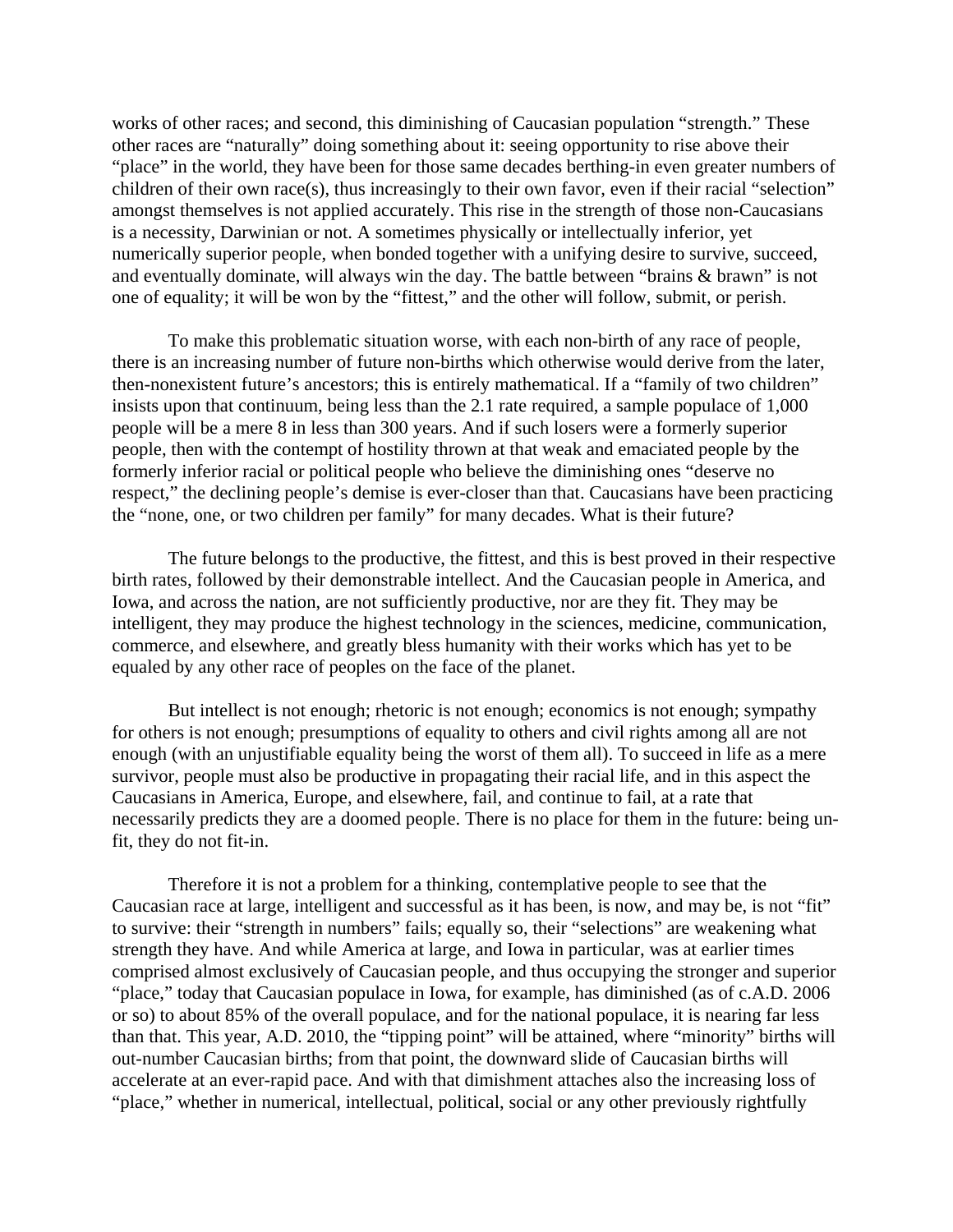occupied place. It must happen. Someone must lead, and rule.

The reasons for this exponential loss is evident:

1. The Caucasians refuse, whether by ignorance or intent, to birth into this world enough of their own race to maintain their racial existence, not even for a mere survival.

2. The Caucasians refuse, whether by ignorance or persuasion, to recognize the higher birth rates of other races as a danger to their own racial existence, whether such non-Caucasian births are benevolent or not.

3. The Caucasians refuse, more by persuasion, to consider and/or do anything about this birth loss & birth gain problem, resorting to a presently destructive "live and let live" philosophy destined to overtake and ruin themselves.

4. The Caucasians almost willfully exacerbate the problem, by nearly groveling at the feet of other less-intellectually blessed races (apparently not realizing the numerical increase in those other races), encouraging their more fit competitors to take a higher if not highest "place" in an exceedingly technical and technological society which the natural intellect of those other races had not and cannot arrive at on their own, nor occupy or maintain for any great length of time. The result of which is to see that advanced civilization gradually and increasingly fail, thus bring upon that surviving humanity a misery worse than any "dark age" previously known to mankind. And for that alone, the Caucasian race will be cursed by the survivors, even in their graves.

Demographically, as presented above, we find the evidence needed to prove true the Darwinian theory of "selection and survival"; and that, the Caucasian race will not long survive if it continues as it has been conducting itself. Failing to assure their numerical strength, they are a dead race, dead yet while still standing even today. But again, they will not stand for long.

This is a serious matter, although few would believe it among the Caucasian race, while others will easily believe it. It represents a serious threat to the existence of the entire Caucasian race, one of the three great races among mankind. Something must be done, and yet the situation is so serious, and so precarious, that it truly will take The Hand Of God to save us; but with the reprobate Ways of Cain and of Baal being followed by most all Caucasians in their daily life, at the persuasion and insistence of those who literally hate that Caucasian race, these diminishing peoples follow that Errant Way in total ignorance, even tho it is in an open defiance of their God. For that, such divine Help may not be forthcoming, and at the moment, Your Presenter does not see that divine Hand moving in our racial favor.

While creationists may say God created the world, Darwin tells us that in such a world as we have now, Created or Evolved, only the fittest, only the strongest, will survive; intellect helps, but it is not sufficient on its own. And among the survivors thereafter, their superiors will be among those willing to be productively selective in their birth choices, to find themselves arriving at an intellectually superior place, thus dominate over all the other survivors.

Here, with our present situation and its miserable circumstances, we have an abundance